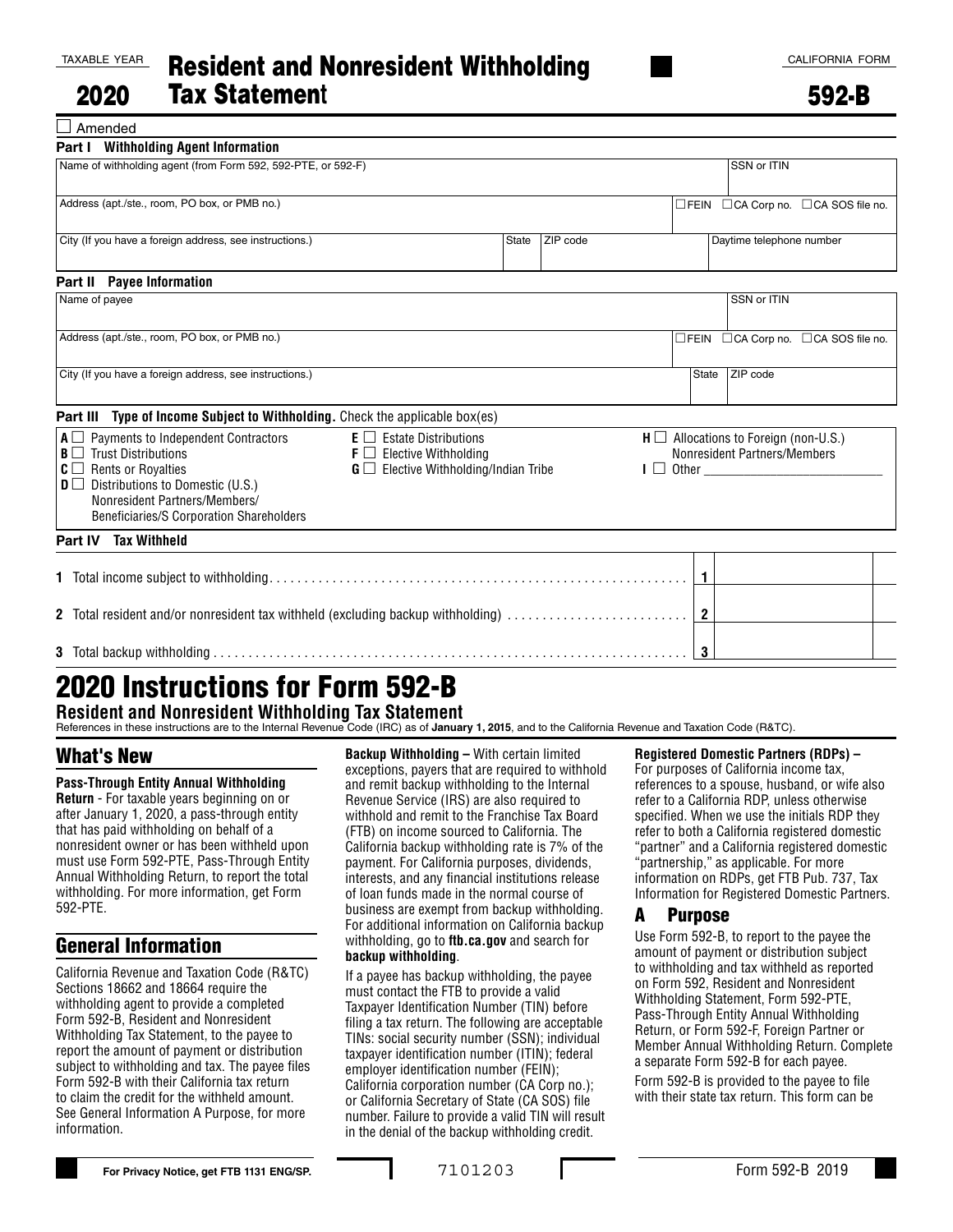provided to the payee electronically. For more information, go to **ftb.ca.gov** and search for **electronic 592-B requirements**. A broker can provide Form 592-B as a composite statement. For more information, go to **ftb.ca.gov** and search for **composite 592-B**.

**Do not** use Form 592-B to allocate or distribute withholding to each payee, use Form 592, Form 592-PTE, or Form 592-F.

Pass-through entities withheld upon by another entity use:

- **•** Form 592-PTE to pass through the withholding to domestic nonresident partners in a partnership, members of a limited liability company (LLC), estate or trust beneficiaries, and S corporation shareholders.
- Form 592-F to pass through the withholding to foreign (non U.S.) partners or members.

## B Helpful Hints

- Get taxpayer identification numbers (TINs) from all payees.
- Complete all applicable fields.
- Complete all forms timely to avoid penalties.

## C Who Must Complete

Form 592-B must be completed by the withholding agent, including any person or entity who:

- **•** Has withheld on payments to residents or nonresidents.
- Has withheld backup withholding on payments to residents or nonresidents.
- Was withheld upon and must pass through the withholding credit to their pass-through entity owners.

#### **Record Keeping**

The withholding agent retains the proof of withholding for a minimum of five years and must provide it to the FTB upon request.

## D When To Complete

Form 592-B must be completed and provided to each payee by:

- **•** January 31st following the close of the calendar year for residents or nonresidents.
- February 15th following the close of the calendar year for brokers as stated in Internal Revenue Code (IRC) Section 6045.

Form 592-B must be provided to each foreign (non-U.S.) partner or member by:

- **•** The 15th day of the 3rd month following the close of the partnership's or LLC's taxable year.
- The 15th day of the 6th month following the close of the partnership's or LLC's taxable year, if all the partners in the partnership or members in the LLC are foreign.

**10-Day Notification –** When making a payment of withholding tax to the IRS under IRC Section 1446, a partnership must notify all foreign partners of their allocable shares

of any IRC Section 1446 tax paid to the IRS by the partnership. The partners use this information to adjust the amount of estimated tax that they must otherwise pay to the IRS. The notification to the foreign partners must be provided within 10 days of the installment due date, or, if paid later, the date the installment payment is made. See Treas. Regs. Section 1.1446-3(d)(1)(i) for information that must be included in the notification and for exceptions to the notification requirement. For California withholding purposes, withholding agents should make a similar notification. No particular form is required for this notification, and it is commonly done on the statement accompanying the distribution or payment. However, the withholding agent may choose to report the tax withheld to the payee on a Form 592-B.

# E Amending Form 592-B

If an error is discovered after the withholding agent provides Form 592-B to the payee, then the withholding agent must follow the amending instructions for Form 592, Form 592-PTE, or Form 592-F and follow the steps below:

- **•** Complete a new Form 592-B using the same taxable year form as originally provided to the payee.
- Check the Amended box at the top left corner of the form.
- Provide the amended copy of Form 592-B to the payee.

### F Penalties

The withholding agent must furnish complete and correct copies of Form(s) 592-B to the payee by the due date.

If the withholding agent fails to provide complete, correct, and timely Form(s) 592-B to the payee, the penalty per Form 592-B is:

- **•** Up to \$270 for each payee statement not provided by the due date.
- \$550 or 10% of the amount required to be reported (whichever is greater), if the failure is due to intentional disregard of the requirement.

# Specific Instructions

## Instructions for Withholding Agent

**Year –** The year in the top left corner of Form 592-B represents the calendar year in which the withholding took place.

For foreign partners or foreign members, match the year in the top left corner of Form 592-B to the year that the partnership's or LLC's taxable year ended. For example, if the partnership's or LLC's taxable year ended December 31, 2019, use the 2019 Form 592-B.

**Private Mail Box (PMB) –** Include the PMB in the address field. Write "PMB" first, then the box number. Example: 111 Main Street PMB 123.

**Foreign Address –** Follow the country's practice for entering the city, county, province, state, country, and postal code, as applicable, in the appropriate boxes. **Do not** abbreviate the country name.

## Part I – Withholding Agent Information

Enter the withholding agent's name, TIN, address, and telephone number.

## Part II – Payee Information

Enter the payee's name, TIN, and address.

If the payee is a **grantor trust**, enter the individual name and SSN or ITIN of the grantor that is required to file a tax return and report the income. **Do not enter the name of the trust or trustee information.** (For tax purposes, grantor trusts are transparent. The individual grantor must report the income and claim the withholding on the individual's California tax return.)

If the payee is a **non-grantor trust**, enter the name of the trust and the trust's FEIN. **Do not enter trustee information.**

If the trust has applied for a FEIN, but it has not been received, enter "applied for" in the space for the trust's FEIN and attach a copy of the federal application to the **back** of Form 592-B. After the FEIN is received, amend Form 592-B to submit the assigned FEIN.

If the payees are married/RDP, enter only the name and SSN or ITIN of the primary spouse/RDP. However, if the payees intend to file separate California tax returns, the withholding agent should split the withholding and complete a separate Form 592-B for each spouse/RDP.

## Part III – Type of Income Subject to Withholding

Check the box(es) for the type of income subject to withholding.

## Part IV – Tax Withheld

#### **Line 1**

Enter the total income subject to withholding. **Line 2**

Enter the total resident and/or nonresident tax withheld (excluding backup withholding). The amount of tax to be withheld is computed by applying a rate of 7% on items of income subject to withholding. For foreign partners, the rate is 8.84% for corporations, 10.84% for banks and financial institutions, and 12.3% for all others.

For pass-through entities, the amount withheld is allocated to partners, members, S corporation shareholders, or beneficiaries, whether they are residents or nonresidents of California, in proportion to their ownership or beneficial interest.

#### **Line 3**

Enter the total backup withholding, if applicable.